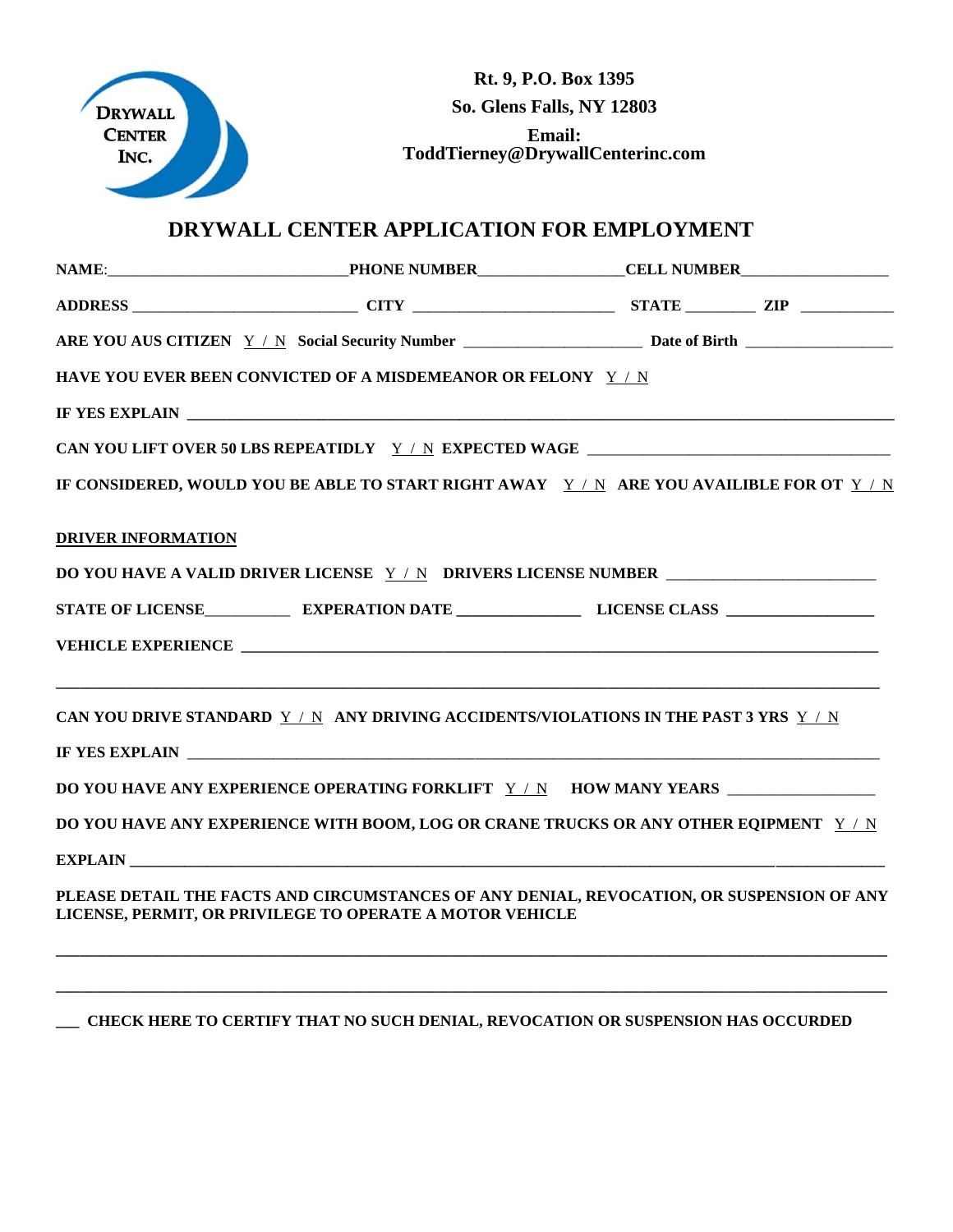| EDUCATIONAL INFORMATION   |                                                                                                                                                                                                                                                                                                                                                                                                                                                                         |  |  |  |  |
|---------------------------|-------------------------------------------------------------------------------------------------------------------------------------------------------------------------------------------------------------------------------------------------------------------------------------------------------------------------------------------------------------------------------------------------------------------------------------------------------------------------|--|--|--|--|
|                           |                                                                                                                                                                                                                                                                                                                                                                                                                                                                         |  |  |  |  |
|                           |                                                                                                                                                                                                                                                                                                                                                                                                                                                                         |  |  |  |  |
|                           |                                                                                                                                                                                                                                                                                                                                                                                                                                                                         |  |  |  |  |
|                           |                                                                                                                                                                                                                                                                                                                                                                                                                                                                         |  |  |  |  |
|                           |                                                                                                                                                                                                                                                                                                                                                                                                                                                                         |  |  |  |  |
| <b>EMPLOYMENT HISTORY</b> |                                                                                                                                                                                                                                                                                                                                                                                                                                                                         |  |  |  |  |
|                           | Please complete all information regarding prior employers during the last three years. If you are applying to operate a<br>Commercial Motor Vehicle (GVWR of 26,001 lbs or more, ability to transport 16 or more people or any vehicle requiring<br>placarding for hazardous materials), please include complete information regarding prior employers for the last 10 years from<br>whom you operated such vehicles. Please start with the most recent prior employer. |  |  |  |  |
|                           |                                                                                                                                                                                                                                                                                                                                                                                                                                                                         |  |  |  |  |
|                           |                                                                                                                                                                                                                                                                                                                                                                                                                                                                         |  |  |  |  |
|                           |                                                                                                                                                                                                                                                                                                                                                                                                                                                                         |  |  |  |  |
| <b>Phone Number</b>       | <b>EXECUTE:</b> Was your position "Safety Sensitive" requiring Part 40 Drug and Alcohol testing $Y/N$<br>Where you subject to the Federal Motor Carrier Safety Regulations while employed by this employer? $Y/N$                                                                                                                                                                                                                                                       |  |  |  |  |
|                           |                                                                                                                                                                                                                                                                                                                                                                                                                                                                         |  |  |  |  |
|                           |                                                                                                                                                                                                                                                                                                                                                                                                                                                                         |  |  |  |  |
|                           |                                                                                                                                                                                                                                                                                                                                                                                                                                                                         |  |  |  |  |
| <b>Phone Number</b>       | _Was your position "Safety Sensitive" requiring Part 40 Drug and Alcohol testing $\sqrt{\frac{Y}{N}}$<br>Where you subject to the Federal Motor Carrier Safety Regulations while employed by this employer? $Y/N$                                                                                                                                                                                                                                                       |  |  |  |  |
|                           |                                                                                                                                                                                                                                                                                                                                                                                                                                                                         |  |  |  |  |
|                           |                                                                                                                                                                                                                                                                                                                                                                                                                                                                         |  |  |  |  |
|                           |                                                                                                                                                                                                                                                                                                                                                                                                                                                                         |  |  |  |  |
|                           | Phone Number ______________Was your position "Safety Sensitive" requiring Part 40 Drug and Alcohol testing Y/N<br>Where you subject to the Federal Motor Carrier Safety Regulations while employed by this employer? $Y/N$                                                                                                                                                                                                                                              |  |  |  |  |